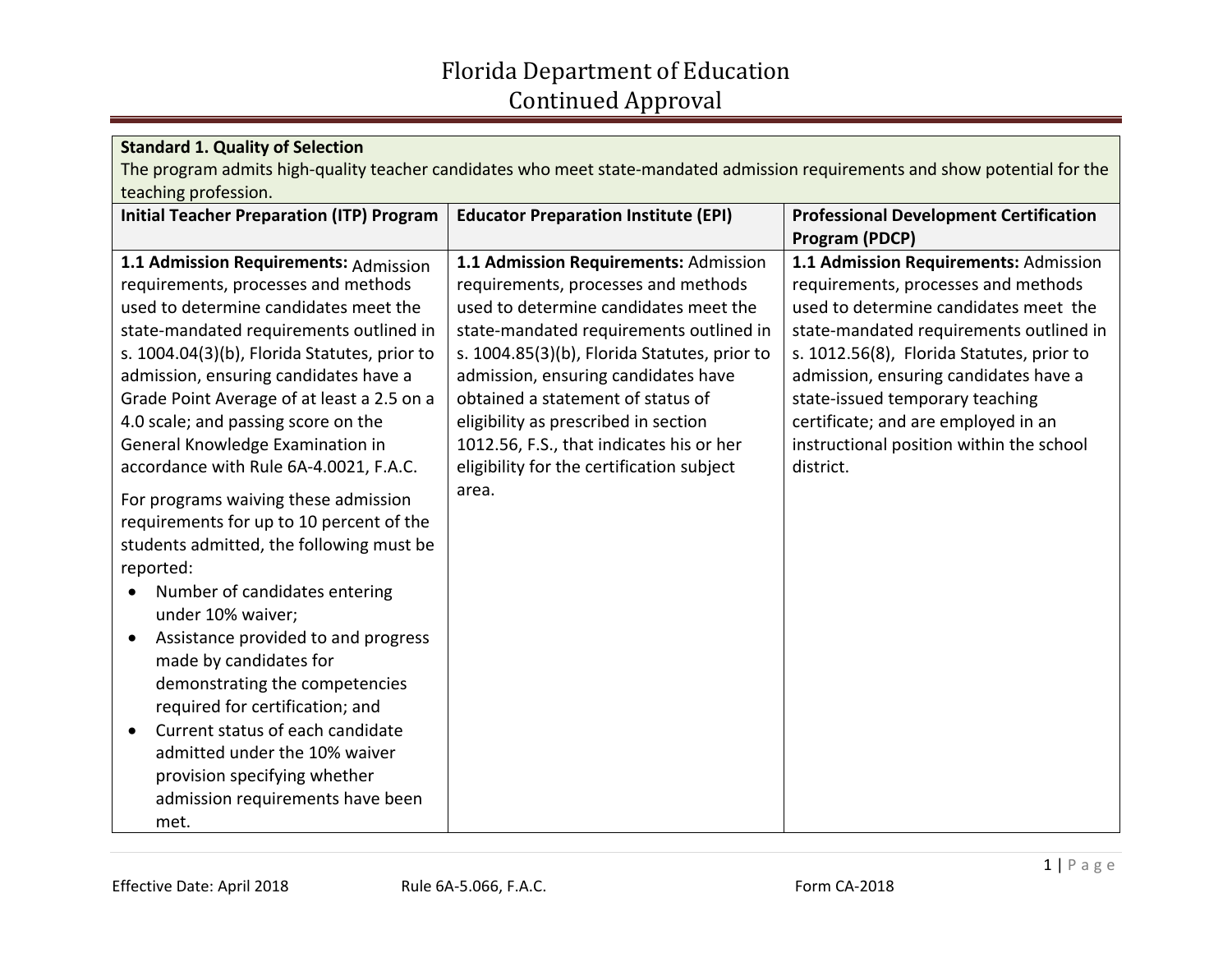## Florida Department of Education Continued Approval

| 1.2 Ombudsman: Certification                                                                                                    | 1.2 Ombudsman: Certification                                                                                                 |                                                                 |  |  |
|---------------------------------------------------------------------------------------------------------------------------------|------------------------------------------------------------------------------------------------------------------------------|-----------------------------------------------------------------|--|--|
| ombudsman is provided.                                                                                                          | ombudsman is provided.                                                                                                       |                                                                 |  |  |
| <b>Standard 2. Quality of Content Knowledge and Teaching Methods</b>                                                            |                                                                                                                              |                                                                 |  |  |
|                                                                                                                                 | The program ensures that candidates and completers are prepared to instruct prekindergarten through grade 12 (p-12) students |                                                                 |  |  |
| to meet high standards for academic achievement.                                                                                |                                                                                                                              |                                                                 |  |  |
| <b>Initial Teacher Preparation (ITP) Program</b>                                                                                | <b>Educator Preparation Institute (EPI)</b>                                                                                  | <b>Professional Development Certification</b><br>Program (PDCP) |  |  |
| 2.1 Passing Results on FTCE: Before                                                                                             | 2.1 Passing Results on FTCE: Before                                                                                          | 2.1 Passing Results on FTCE: Before                             |  |  |
| program completion, each candidate                                                                                              | program completion, each candidate                                                                                           | program completion, each candidate                              |  |  |
| successfully passed each subsection of                                                                                          | successfully passed each subsection of                                                                                       | successfully passed each subsection of                          |  |  |
| the Florida Teacher Certification                                                                                               | the Florida Teacher Certification                                                                                            | the Florida Teacher Certification                               |  |  |
| Examination (FTCE).                                                                                                             | Examination (FTCE).                                                                                                          | Examination (FTCE).                                             |  |  |
| 2.2 Two-Year Guarantee: The program                                                                                             |                                                                                                                              |                                                                 |  |  |
| monitors and remediates program                                                                                                 |                                                                                                                              |                                                                 |  |  |
| completers who were referred by the                                                                                             |                                                                                                                              |                                                                 |  |  |
| employing school district during the first                                                                                      |                                                                                                                              |                                                                 |  |  |
| 2 years immediately following program                                                                                           |                                                                                                                              |                                                                 |  |  |
| completion (2-year guarantee).                                                                                                  |                                                                                                                              |                                                                 |  |  |
| Standard 3. Quality of Clinical Placement, Feedback and Candidate Performance                                                   |                                                                                                                              |                                                                 |  |  |
| The program ensures high-quality field and clinical experiences, including feedback and support for each program candidate, and |                                                                                                                              |                                                                 |  |  |
| provides candidates with opportunities to demonstrate the ability to positively impact student learning growth.                 |                                                                                                                              |                                                                 |  |  |
| <b>Initial Teacher Preparation (ITP) Program</b>                                                                                | <b>Educator Preparation Institute (EPI)</b>                                                                                  | <b>Professional Development Certification</b>                   |  |  |
|                                                                                                                                 |                                                                                                                              | <b>Program (PDCP)</b>                                           |  |  |
| 3.1 Field Experience Supervisor and                                                                                             | 3.1 Field Experience Supervisor and                                                                                          | 3.1 Mentor Qualifications: The program                          |  |  |
| Instructor Qualifications: The program                                                                                          | Instructor Qualifications: The program                                                                                       | will select qualified mentors that meet the                     |  |  |
| assures that postsecondary faculty and                                                                                          | assures that postsecondary faculty or                                                                                        | following requirements as outlined in s.                        |  |  |
| school district personnel and                                                                                                   | private provider staff who instruct or                                                                                       | 1012.56(8)(a)3.a., F.S.:                                        |  |  |
| instructional personnel who instruct,                                                                                           | supervise field experiences in which a                                                                                       | • Hold a valid professional certificate;                        |  |  |
| direct or supervise field experience                                                                                            | candidate demonstrates his or her                                                                                            | • Earned at least 3 years of $p - 12$<br>teaching experience;   |  |  |
| courses or internships in which a                                                                                               | impact on p-12 student learning                                                                                              | • Completed specialized training in clinical                    |  |  |